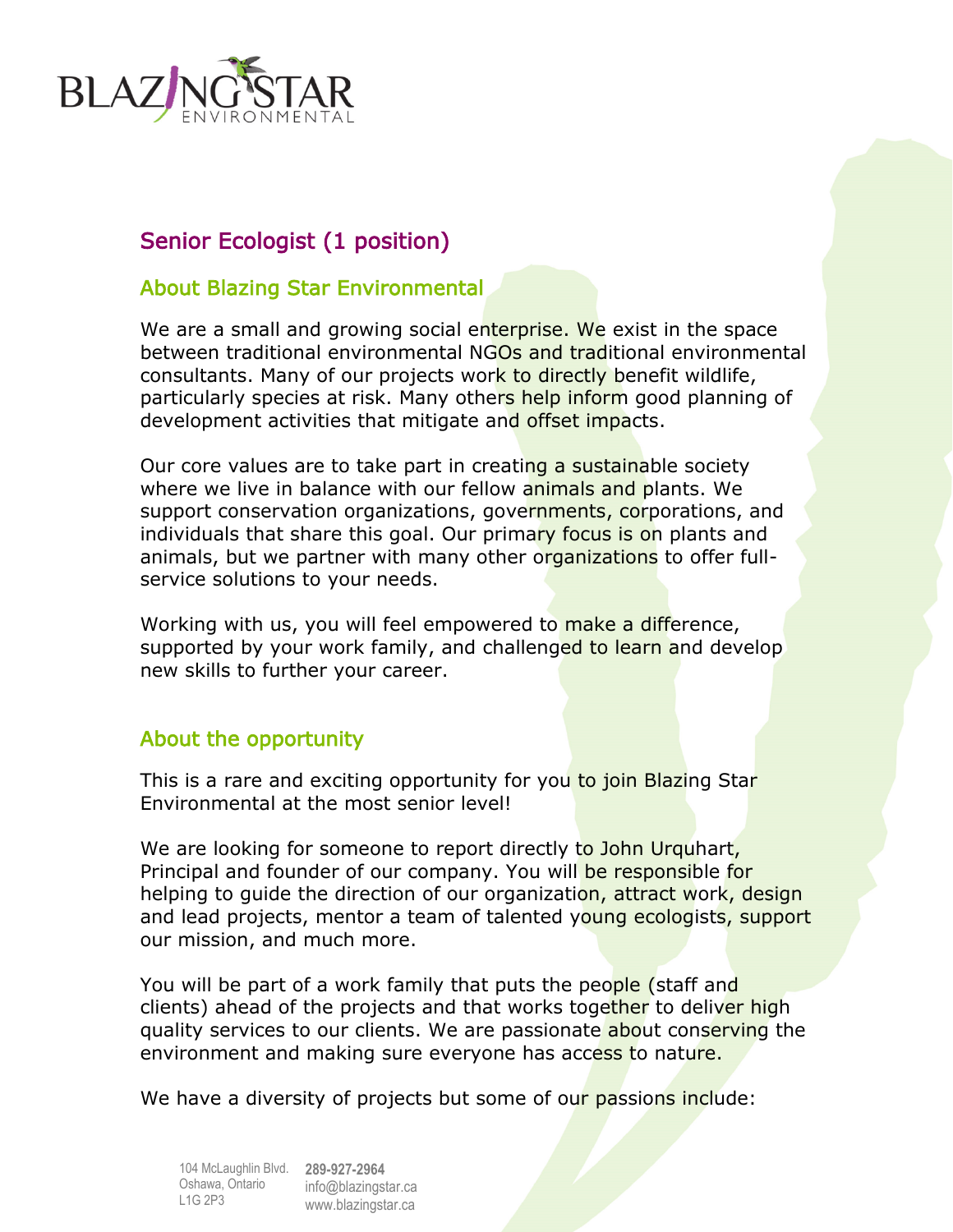

- Supporting Indigenous communities
- Supporting voluntary landowner stewardship
- Long-term monitoring
- Well-designed projects that achieve clearly defined goals
- Supporting development in a way that meets or exceeds the minimum legal requirements and creates sustainable ways for people to support their livelihoods
- Sharing our expertise with others to ensure a broader impact than we can achieve on our own

We love creativity and critical thinking too! Don't meet all the requirements but feel you have something valuable to offer – make your pitch! All applications will be considered.

## Employment Equity

Blazing Star Environmental is committed to being an inclusive, equitable employer. We welcome all humans to our team and make every effort to identify and remove barriers to their success.

# Anticipated Start Date

July 11, 2022

### Term of Employment

Permanent, with a probationary period.

### **Eligibility**

All people who are legally entitled to work in Canada and share the core values of our company including but not limited to: equitable treatment of all living beings and finding a way to live in balance with the planet, its ecosystems and wildlife.

### Dates for Meetings to Discuss the Opportunity

Between June 6-17, possibility of multiple conversations with candidates prior to a final decision being made.

104 McLaughlin Blvd. **289-927-2964** Oshawa, Ontario info@blazingstar.ca L1G 2P3 www.blazingstar.ca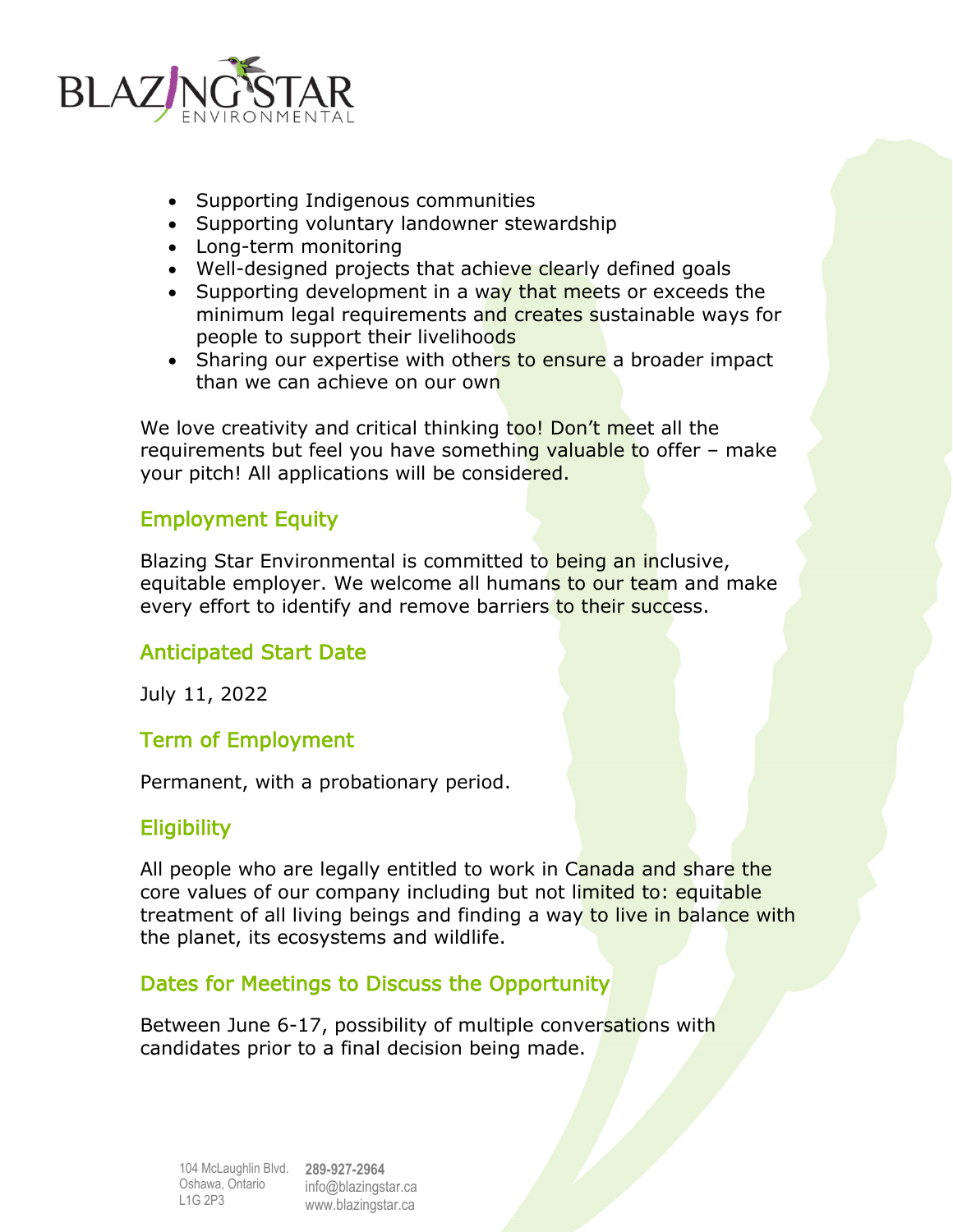

### **Location**

Variable. This position will require substantial office work. Office work is primarily virtual with occasional travel required to the Blazing Star Environmental office - 104 McLaughlin Blyd, Oshawa, ON. Currently, our primary field sites are near French River Provincial Park and from London southwest to Windsor. Most of our field work occurs from mid-April to mid-Oct.

## **Compensation**

Negotiable and competitive within our sector. Factors that can increase your compensation should you be the successful candidate include, but are not limited to:

- Demonstrated ability to bring in clients
- Demonstrated ability to win bid and grant competitions
- OWES certification
- Ability to manage multiple projects and mentor multiple coworkers

### Job Description

The Senior Ecologist will manage people and **projects, be** tasked with bringing in new projects, be required to work within budgets and ensure deliverables are met or exceeded on time. Their role will require a substantial amount of time in the office to coordinate, but also allow significant opportunity to go into the field to lead small projects, train employees and complete on the job professional development.

The successful candidate will lead or play an important role participate in one or more of the following:

- Generate ideas for future projects and securing the funding required to achieve them
- A strong team culture
- A major reptile conservation project in partnership with Henvey Inlet First Nation and Laurentian University
- Our Ontario-wide long-term western chorus frog community science monitoring program

104 McLaughlin Blvd. **289-927-2964** Oshawa, Ontario L1G 2P3 info@blazingstar.ca www.blazingstar.ca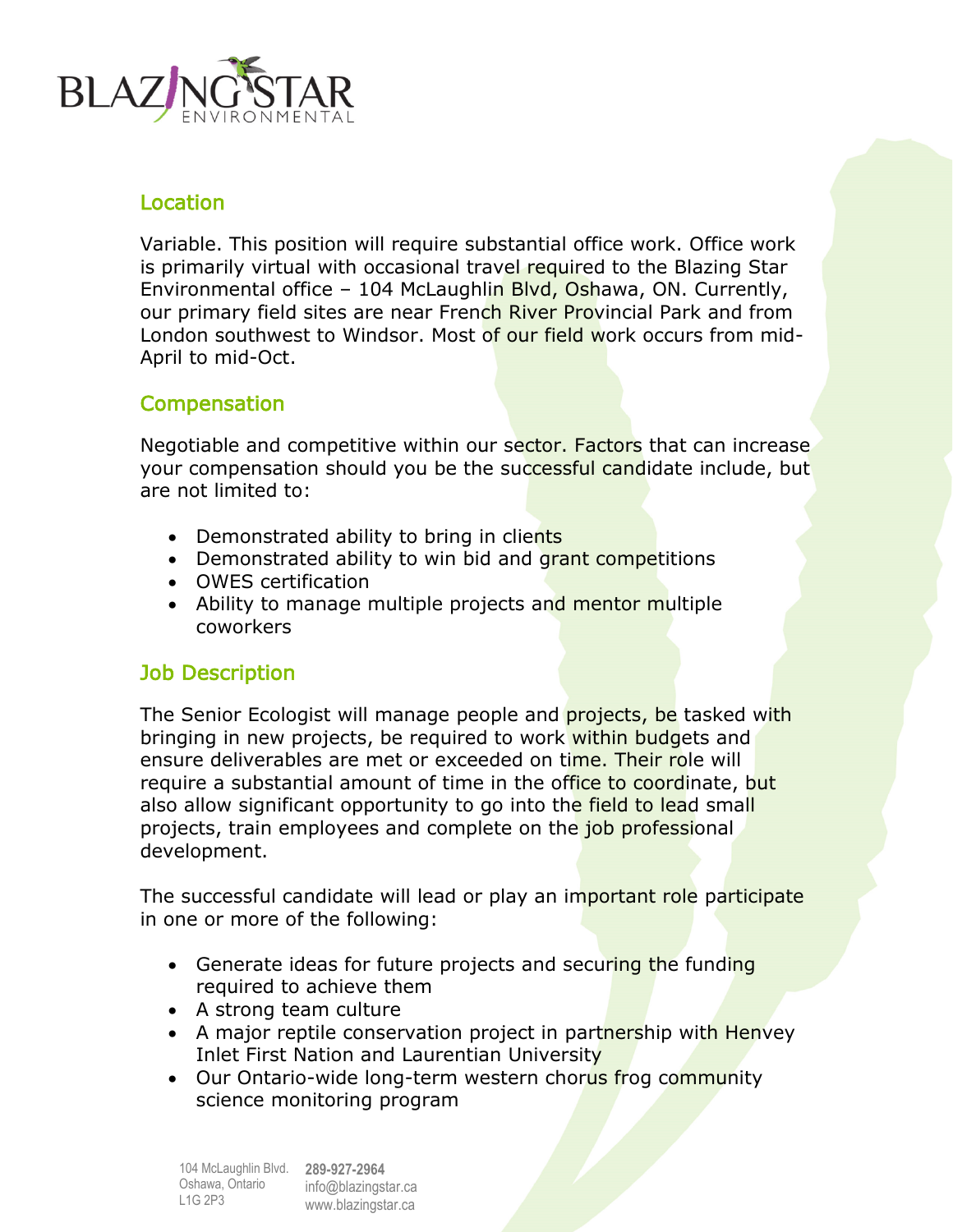

- Supporting farmers who participate in voluntary SAR stewardship initiatives
- Environmental Impact Studies
- So much more!

## Specific Responsibilities

- Manage projects and people
- Lead efforts to solicit new clients
- Lead efforts to maintain existing clients
- Lead preparation of RFPs and grant applications
- Conduct environmental impact studies
- Conduct Ecological Land Classification and delineate wetlands
- Conduct biological surveys for species at risk (including breeding bird surveys)
- Conduct ecological monitoring for Blanding's turtle and massasauga (including capture)
- Lead teams to effectively complete fieldwork
- Conduct occasional educational hikes and presentations to the public
- Communicate with partner organizations
- Review and compile final reports and other deliverables for clients

# Strongly Preferred Skills

- Positive attitude and good team fit
- 10+ years' experience in ecological consulting, conservation biology or other relevant fields
- Ability to bring in new clients and projects
- Ability to effectively manage budgets
- Certification in the Ontario Wetland Evaluation System (OWES)
- Member of, or experience working effectively with Indigenous communities
- Excellent written and verbal communications skills
- Attention to detail
- Demonstrated ability to work independently, as part of a team and to collaborate with multiple partners
- Knowledge of agriculture and stewardship **measures** that can be taken on agricultural properties

104 McLaughlin Blvd. **289-927-2964** Oshawa, Ontario info@blazingstar.ca L1G 2P3

www.blazingstar.ca